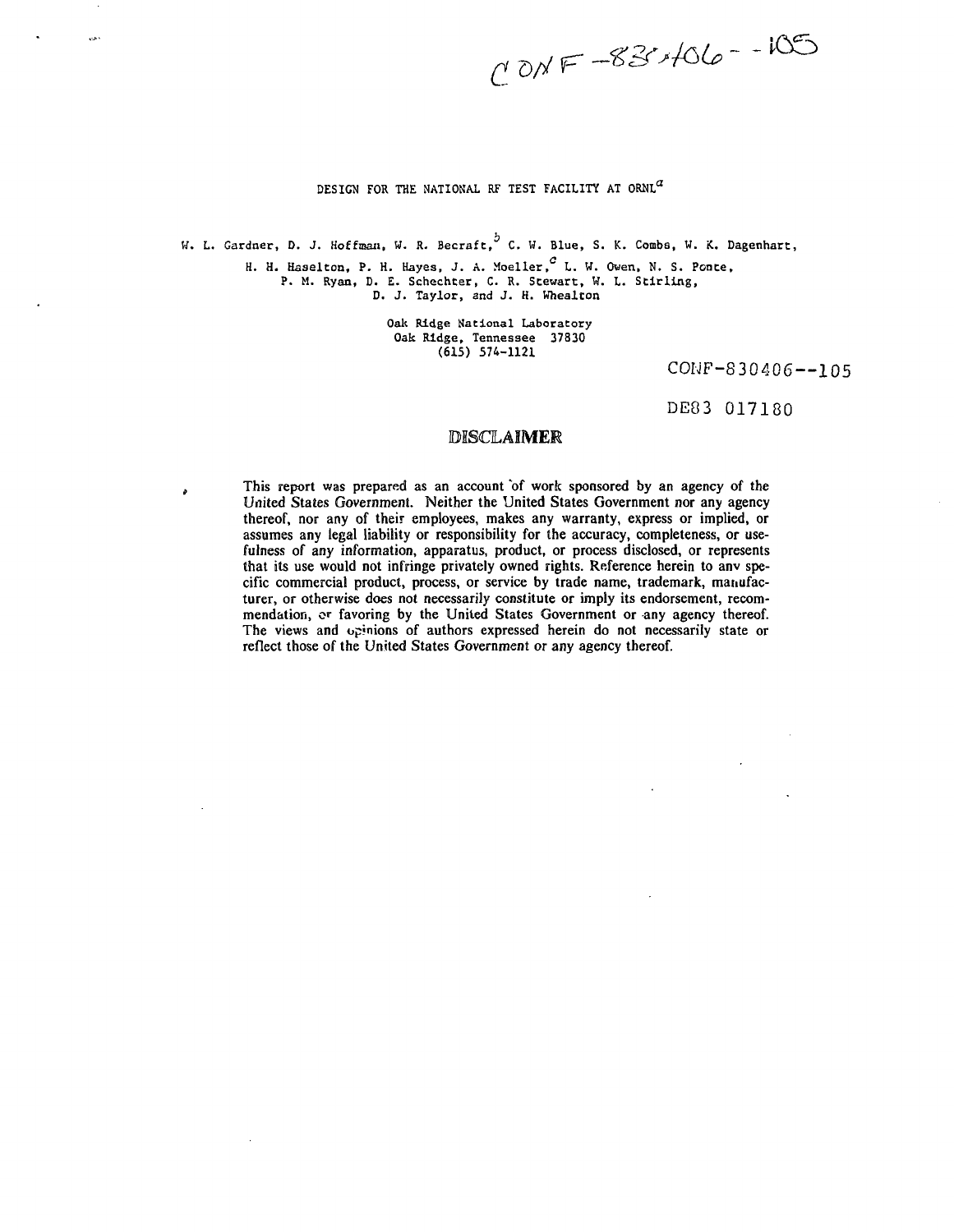By nocoptaoco oi this ortlola, tho publisher or recipient acknowledges tho U.S. Govornmant's right to retain a nonoxclusivo, royalty froo llconso in and to any copyright covering tho orticlo.

é.

# DESIGN FOR THE NATIONAL RF TEST FACILITY AT ORNL $^a$

W. L. Gardner, D. J. Hoffman, W. R. Becraft,  $\overline{C}$  C. W. Blue, S. K. Combs, W. K. Dagenhart,

H. H. Haselton, P. H. Hayes, J. A. Moeller.^ L. W. Owen, N. S. Ponce, P. M. Ryan, D. E. Schechter, C. R. Stewart, W. L. Stirling, D. J. Taylor, and J. H. Whealton

> Oak Ridge National Laboratory Oak Ridge, Tennessee 37830 (615) 574-1121

### ABSTRACT

Conceptual and preliminary engineering design for the National RF Test Facility at Oak Ridge National Laboratory (ORNL) has been completed. The facility will comprise a single mirror configuration embodying two superconducting development coils from the ELMO Bumpy Torus Proof-of-Principle (EBT-P) program on either side of a cavity designed for full-scale antenna testing. The coils are capable of generating a 1.2-T field at the axial midpoint between the coils separated by 1.0 m. The vacuum vessel will be a stainless steel, watercooled structure having an 85-cm-radius central cavity. The facility will have the use of a number of continuous wave (cw), radio-frequency (rf) sources at levels including 600 kW at 30 >fflz and 100 kW at 28 GHz. Several plasma sources will provide a wide range of plasma environments, including densities as high as<br>~5 x 10<sup>13</sup> cm<sup>-3</sup> and temperatures on the order of ^10 aV. Furthermore, a wide range of diagnostics will be available to the experimenter for accurate appraisal of rf testing.

#### INTRODUCTION

Radio-frequency (rf) heating experience<sup>l-3</sup> on major confinement devices has demonstrated the necessity of developing and testing certain components on facilities off line from the physics experiment. As larger, longer pulse experiments are proposed to be performed in reactorlike plasmas, it has become clear that careful attencion must be paid to the technology development needs. A national rf program plan<sup>1</sup>

identifies the desirability of an rf test facility dedicated to the development and assessment of rf systems and components.

 $\omega_{\rm{max}}$ 

The ORNL facility, as presently envisioned, will foster the development of reactor-relevant components and will provide sufficient volume to test full-scale components for such devices as PLT, TFTR, D-III, ATF, MFTF-B, and TMX-Upgrade. In addition to allowing more efficient use of confinement device operating time, the greater physical access and experimental availability made possible by a dedicated test facility will provide the opportunity not only for a more careful assessment and diagnosis of rf system components, buc also for the testing and evaluation of theoretical models of launcher/plasma interaction.

The key features of the ORNL test facility are the presence of a plasma load and the availability of cw, high power rf sources over a wide range of frequencies. The cw, high power sources enable (1) testing of component power handling capabilities, thermal cycling, fatigue, and suitability of materials, (2) assessment of cooling requirements and fabrication techniques, and (3) treatment of generic systems problems. The plasma environment is necessary to duplicate the low radiation resistance and time-varying VSWRs encountered on confinement experiments. Furthermore, the presence of a plasma is necessary for evaluating the properties and performance of such components as Faraday shields, current feeds, couplers, insulators, windows, and waveguides.

#### FACILITY DESCRIPTION

The rf test facility as depicted conceptually in Fig. 1 will be a simple mirror configuration using the two superconducting development coils from the EBT-? program. Given the constraints that these coils place on the facility design, trade-offs were made to optimize vacuum vessel access, magnetic fj

mp



<sup>&</sup>quot;Research sponsored by the Office of Fusion Energy, U.S. Department of Energy, under contract W-7405-eng-26 with the Union Carbide Corporation.

<sup>&</sup>quot;General Electric Company.

<sup>&</sup>quot;Grumnan Aerospace Corporation.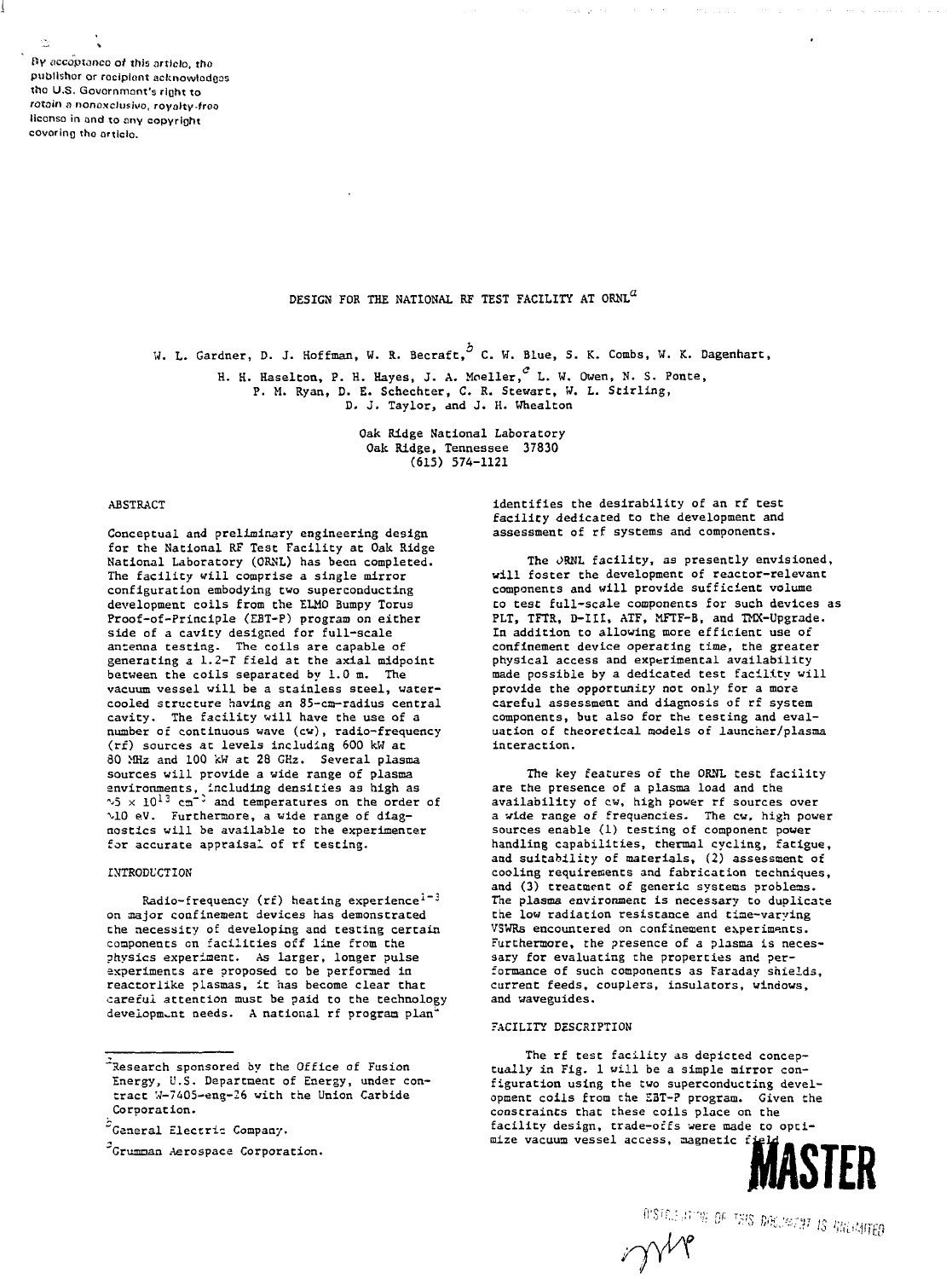**ORNL-OWG 31-2114 FEO**



Fig. 1. Conceptual drawing of the ORNL rf test facility.

strength, cooling of critical surfaces, and vacuum pumping speed. Discussed below are Che criteria for and descriptions of the major subsystems to be incorporated into this facility.

#### The Magnet System

An EBT-? development coil as depicted in rig. 2 has an inner diameter of 43 cm, an outer diameter of 107 cm, and a thickness of 30 cm. Each coil veighs 1800 kg. A maximum field of 7.4 T can be achieved in each coil, and a maximum field of 4.4 T can be achieved on axis in the throat. At this writing the maximum field ratings have been achieved in the test of the first coil. As a compromise between maintaining the large access necessary to test fullscale launchers and also maintaining reasonably high field strengths, the coils have a 1.0-m throat-to-throat separation. This will allow a maximum field of 1.2 T at the axial midpoint between coils. Figure 3 shows the magnetic geometry under maximum field conditions for the chosen coil separation. Contours of mod-3 are in increments of 0.6 I.

Preliminary tests to determine the cooling requirements for the coils indicate that approximately 250 L of liquid helium (LHe) is needed to cool each coil from liquid nitrogen  $(LN_2)$ temperatures and chac each will have a boiloff rate of "15 L/h. The LHe system has been conservatively sized for demands about 25X higher than this. As presently conceived, two pressure-fed 1000-L Dewar flasks will provide a continuous flow of LHe Co the magnets at a rate aatihed to the total boiloff. The boiioff will be recovered via a compressor, stored, and

ORNL-0WG 83-2412 FEO



WEIGHT ~1800 kg ALL DIMENSIONS IN cm

Fig. 2. Perspective of che test facility coil assemblv.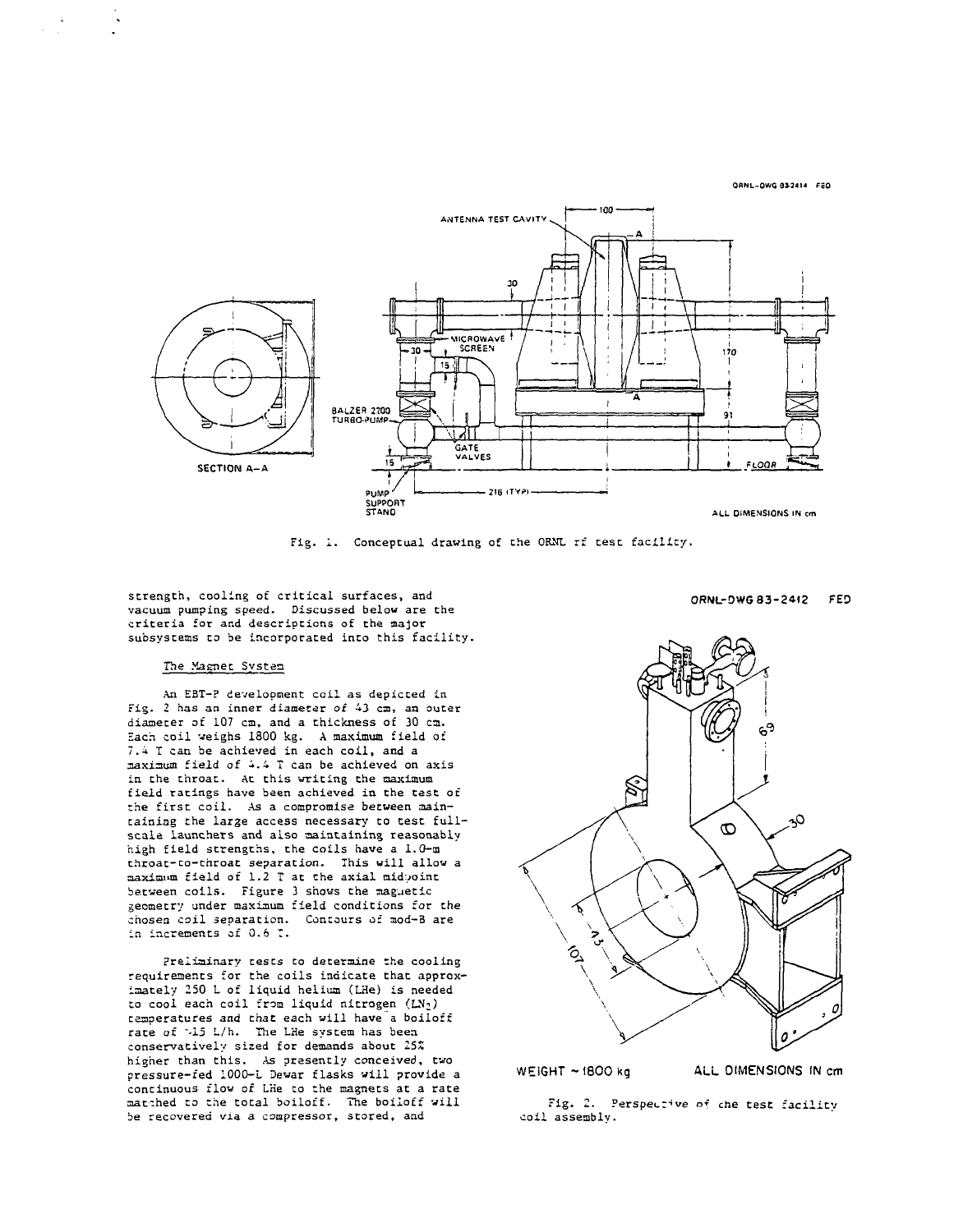## ORNL-DWG 83-2411 FED



Fig. 3. The magnetic geometry of the test facility coils at maximum field strength. Throat-to-throat coil separation is 100 cm. Dashed curves indicate field lines; solid curves indicate mod-B contours.

subsequently reliquefied. Demand for LN<sub>2</sub> will be adequately supplied by a 15,000-L tanker through vacuum-jacketed transfer lines to a 500-L intermediate storage Dewar flask and thence to the coils as required. The  $LN_2$ system is open ended and vented to the atmosphere.

Electrically the coils will require approximately 1800 A to reach full field. A 12-V, 3000-A dc supply having <1% ripple will be available for this purpose. Fully tested quench protection circuitry will be provided with the coils.

The magnet support structure for the facility is designed to accommodace 1.5 times Che expected full field attractive force of 14,500 kG.

#### Vacuum Vessel and Associated Subsystems

The vacuum vessel design was primarily influenced by the desire to maximize access, yet maintain reasonably high field strengths. Additional design considerations include the physical constraints of the coils, power handling under full rf power loads, and protection of the vacuum system turbopumps from high magnetic fields.

is indicated in Fig. 4, the maximum cross section of the central call is a disc 170 cm in diamete?. The antenna access port is 170 by 46 cm and is adequate for installing and testing the full-scale prototype antennas planned for current machine upgrades. In addition, enough access is available to permit 25 additional diagnostic ports of various sizes.

The magnetic field configuration is an important consideration in designing and cooling the central cavity and in placing and shielding the turbopumps. Figure 3 showed the magnetic geometry ac full field, but normal operacion will be at approximately 752 of full field to allow the 28-GHz, mod-B resonance surface to extend across the central region of the central cell. As discussed later, initial plasmas for this facility will be produced by a 28~GHz gyrotron. Representative mod-B resonance contours are shown in Fig. 4, as are associated field lines representing plasma loss paths to the walls. Cooling is concentrated where these resonant field lines intersect the vacuum vessel walls as shown. The initial operating phase of this facility will have the capability of delivering no more than 1 MW of cw power to the plasma acting as an antenna load. Based upon this input power, cooling has been sized to handle the expected  $\sqrt{15-k/cm^2}$  power density on the walls in the region of maximum plasma loss. Other sections have cooling cilities of 4 to  $7.5$  W/cm<sup>2</sup>. Each cooling circuit will be monitored calorimetrically to determine overall ' pover flow patterns and magnitudes. In addition, approximately 80 thermocouples will be installed along the vessel to permit detailed mapping of the heat load during operation.

The vacuum system calls for tvo 3000-L/s Balzer turbopumps backed by a single Roots blower-mechanical pump combination. Vacuum diagnostics and controls are based on standard ion and thermocouple gages, with logic interlocks controlling eleccropneumacic valves for . system protection.

The turbopumps provide pumping of che central cavity through long throats and microwave screens, as shown in Fig. 4. These long throats and microwave screens were designed to facilitate adequate magnetic and microwave shielding, respectively, for the pumps without severely limiting gas conductance from the central cell. In tact, the vacuum system was sized to handle expected plasma source gas loads and maintain a central cell pressure of  $$10^{-4}$$  torr.

### RF Sources, Plasma Sources, and Diagnostics

The rf sources available at the test facility to support first-year operations cover three frequency ranges. There is a 100-kW cw source adjustable from 2 to 30 MHz for ion cyclotron resonance heating (ICKH) studies. A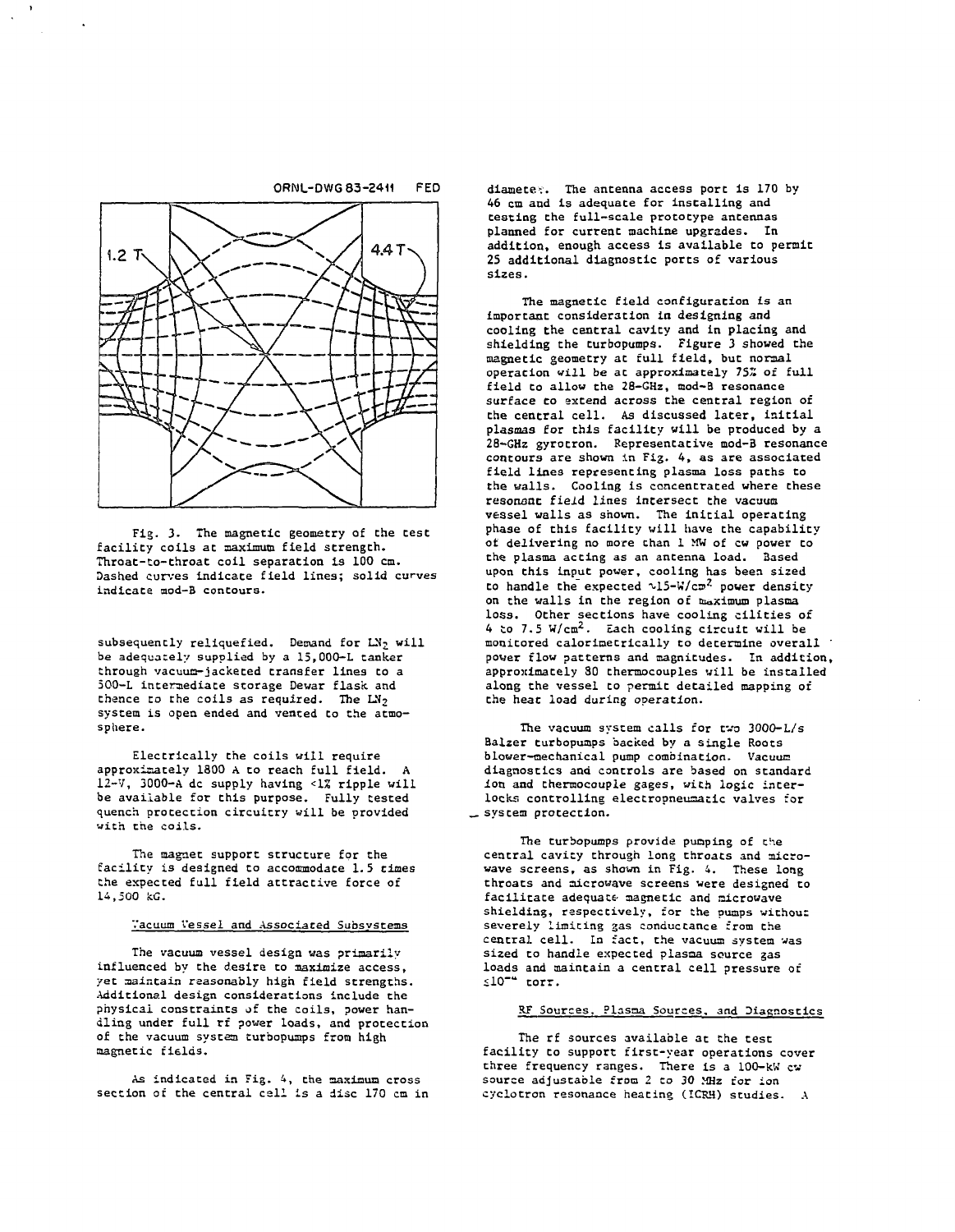

rig. 4. Tesc facility schematic indicating mod-B surfaces near the 2S-GK2 resonance as well as representative field lines along which plasma is lost. Also shown is the area where cooling will be most concentrated.

50-kW cw system adjustable from 175 to 215 MHz is available for support of fast-wave currentdrive experiments. The third source is a 100-kW cw, 28-GHz gyrotran system that is available for electron cyclotron resonance heating (ECSH) studies as well as generating a cw plasma load. In addition to these presently available rf systems, ORNL is acquiring a Fusion Materials Irradiation Test (FMIT) rf system capable of 600-kW cw operation at 30 MHz (fl-MHz tuning range). Modifications are being investigated chat will enable operation over the frequency ranges of 15 to 30 MHz (lumped element) and JO zo 60 MHz (cavity) in addition to its design frequency.

For experimental flexibility, it would be desirable to have a plasma source that could be<br>tuned over a wide range of density (10<sup>10</sup> to  $10^{14}$  cm<sup>-1</sup>) and temperature ( $T_a \sim 1-10$  eV,

 $T_i > i+10$  eV) and would be quiescent, operate

continuously, require little or no gas throughput, and operate independently af the magnetic

field screngch. Because a single such source would be impractical, three different types of sources will be used over the near tera to generate a reasonable subset of desired plasma parameters. Because it is easilv implemented, initial continuous plasmas with temperatures of '10 eV and densities of the order of  $10^{12}$   $cm^{-3}$ will be formed by cyclotron resonance breakdown using the gyrotron system mentioned above. A washer gun plasaa source, chough inherently short puise (~3 ms), is expected to produce<br>~10-eV, ~5 x 10<sup>13</sup>-cm<sup>-3</sup> plasmas. The third plasma source being envisioned for this facility is a cold cathode arc that is being designed to produce a localized, continuous,<br>~10-eV, ~10<sup>:3</sup>-cm<sup>-3</sup> plasma. The number of these cold cachode arcs that can be accommodated by the pumping system will be determined experimentally.

To obtain an accurate appraisal of rf testing, a complete diagnostics package is being prepared for the facility. Thus far, power loading on the vessel walls and rf